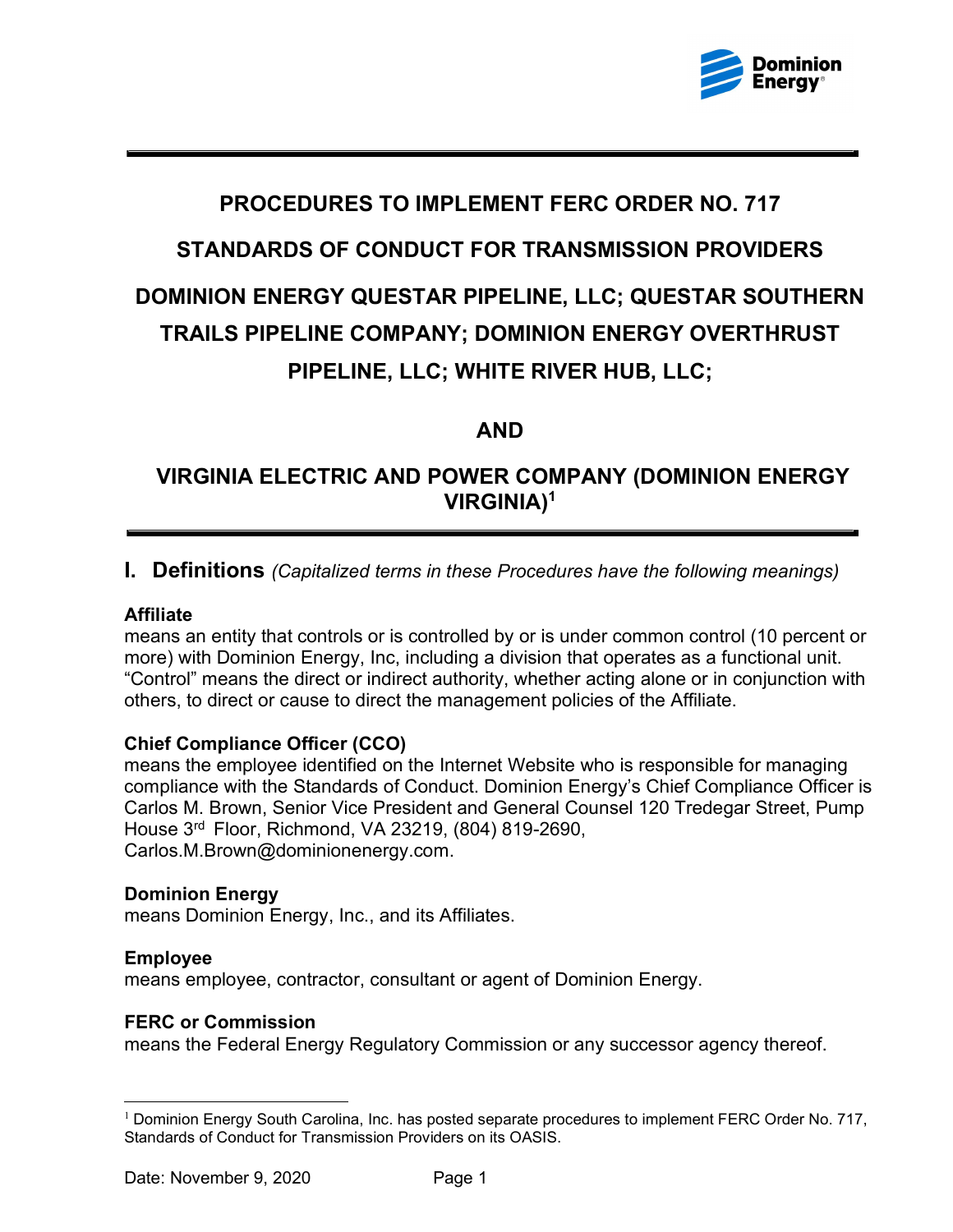

### Internet Website

means a location on <u>www.dominionenergy.com</u> where a Dominion Energy Transmission Provider posts certain information required by the Standards of Conduct. The Transmission Provider may also use its proprietary Information System or the OASIS or Electronic Bulletin Board (EBB) to post certain information required by the Standards of Conduct.

### Intranet Website

 means a location on Dominion Energy's corporate data network that is accessible only to Dominion Energy employees. Information on this network may be available to all employees (e.g. telephone directory, Ethics program Intranet Websites, etc.) or may be restricted to certain employees through software access controls.

#### Marketing Affiliate

means Affiliates of Dominion Energy with Marketing Function Employees, which include:

 Dominion Energy Solutions, Inc., Dominion Energy Fuel Services, Inc., Public Service Company of North Carolina, Dominion Energy Generation Marketing, Inc., Dominion Energy Virginia – Power Generation Regulated Operations Energy Supply, and Dominion Energy South Carolina, Inc., Power Marketing.

#### Marketing Function:

 For Gas: means the sales for resale in interstate commerce, or the submission of offers to sell in interstate commerce, natural gas, subject to the following exclusions: 1) bundled retail sales; 2) incidental purchases or sales to operate interstate natural gas pipeline transmission facilities; 3) sales of natural gas solely from a seller's own production; 4) sales of natural gas solely from a seller's own gathering or processing facilities; or 5) on- system sales by an intrastate natural gas pipeline, by a Hinshaw interstate pipeline exempt from the Natural Gas Act, by a local distribution company, or by a local distribution company operating under 7(f) of the Natural Gas Act.

For Electric: means the sales for resale in interstate commerce, or the submission of offers to sell in interstate commerce, of electric energy or capacity, demand response, virtual transactions, or financial or physical transmission rights, all subject to an exclusion for bundled retail sales, including sales of electric energy made by providers of last resort (POLRs) acting in their POLR capacity.

### Marketing Function Employee (MFE)

 means an employee, contractor, consultant or agent of Dominion Energy who actively and personally engages on a day-to-day basis in marketing functions.

Procedures means these Procedures designed to Implement FERC Order No. 717, Standards of Conduct for Transmission Providers pursuant to 18 C.F.R. Section 358.7(d).

Services Company means Dominion Energy Services, Inc.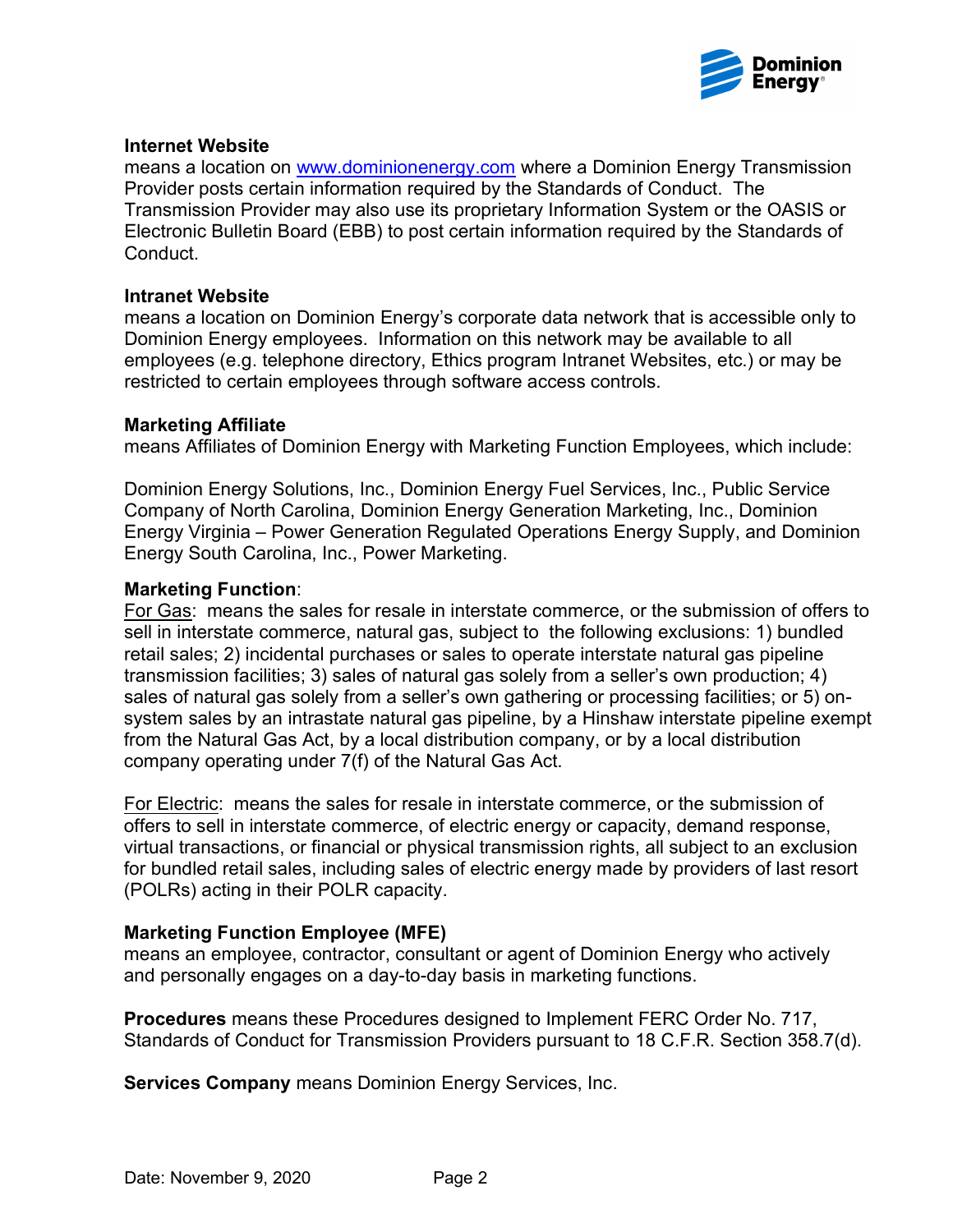

Standards of Conduct means the rules governing the relationship between TFEs and MFEs as established by FERC in Order No. 717, Standards of Conduct for Transmission **Providers** 

#### **Transmission**

 For Gas: means natural gas transportation, storage, exchange, backhaul, or displacement service provided pursuant to subparts B or G of Part 284 of FERC's regulations.

 For Electric: means electric transmission, network or point-to-point service, ancillary services or other methods of electric transmission, or the interconnection with jurisdictional transmission facilities pursuant to Part 35 of FERC's regulations.

### Transmission Customer

 means any eligible customer, shipper or designated agent that (1) can or does execute a transmission service agreement or (2) can or does receive transmission service, including persons with pending requests for transmission service or information regarding transmission.

### Transmission Functions

 means the planning, directing, organizing or carrying out of day-to-day transmission operations, including the granting and denying of transmission service requests. Directed at short-term real time operations, including decisions made in advance of real time that are directed at real time operations. Transmission Functions do not include long-range planning.

### Transmission Function Employee (TFE)

 means an employee, contractor, consultant or agent of a transmission provider who actively and personally engages on a day-to-day basis in Transmission Functions. The Internet Website will identify the job titles and job descriptions of TFEs. Examples of TFEs include employees in the following areas: Gas Control or System Operations Centers, System Optimization, Pipeline Operations, Transportation and Customer Services, and Interstate Marketing.

 Generally, employees in the following areas are NOT TFEs (unless they are involved in day-to-day operations): Field, Maintenance and Construction, Engineers, Technical Support Staff, Human Resources, Information Technology, Storage Engineers, Pipeline Safety, Measurement, Business Development, Attorneys, Accountants, Risk Management, Regulatory Personnel, Rate Design, Strategic Planning, Clerical.

### Transmission Function Information

 means information relating to Transmission Functions, as defined above, that is not otherwise also available to the general public without restriction, all users of E-SCRIPT or the Internet Website, as applicable. This can include, but is not limited to, past, present and future information about: transmission maintenance schedules, transmission customer information, curtailments of transmission service, available transmission capacity, including storage, transmission service requests and request status,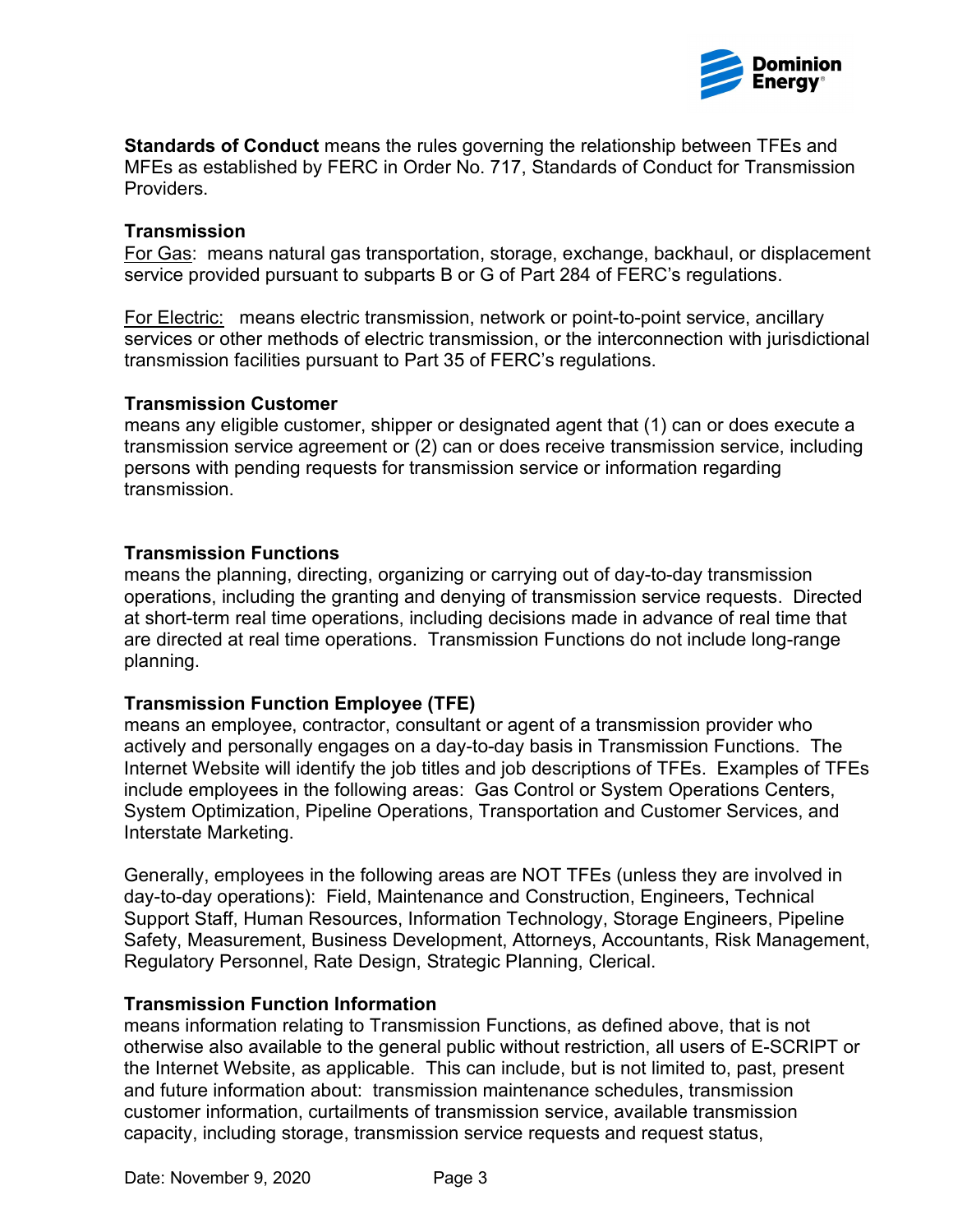

 transmission service pricing offers, transmission outages, expansion plans and schedules, Cove Point LNG ship schedules, transmission line outage information and transmission loading relief information.

**Transmission Provider** means Cove Point LNG, LP,<sup>2</sup> Dominion Energy Questar Pipeline, LLC, Questar Southern Trails Pipeline Company, Dominion Energy Overthrust Pipeline, LLC, White River Hub, LLC, Dominion Energy Virginia, and Dominion Energy South Carolina, Inc.

# II. Applicability

 These Procedures implement the Standards of Conduct and apply to the relationship and communications between TFEs including employees with Transmission Function Information and MFEs. All TFEs, MFEs, and all other employees, including senior management and supervisory personnel, are responsible for adhering to these Procedures.

# III. General Principles of the Standards of Conduct

The general principles of the Standards of Conduct are as follows:

- A. A Transmission Provider must treat all customers on a not unduly discriminatory basis, and must not grant undue preferences, especially to its Affiliates;
- B. A Transmission Provider's TFEs must function independently from its Affiliate MFEs;
- C. A Transmission Provider must not disclose or use a conduit to disclose non-public Transmission Function Information to its Affiliate MFEs; and
- D. A Transmission Provider must provide equal access to non-public Transmission Function Information to all its customers, except in the case of confidential customer information or Critical Energy Infrastructure Information (CEII).

# IV.General Rules & Requirements of the Standards of Conduct

The general rules and requirements of the Standards of Conduct include the following:

- A. Non-Discrimination Requirements (See Section V below)
- B. Independent Functioning Rule (See Section VI below)
- C. No-Conduit Rule (See Section VII below)
- D. Transparency Rule (See Section VIII and XI below)

# V. Non-Discrimination Requirements

<sup>&</sup>lt;sup>2</sup> Dominion Energy owns 50% of Cove Point LNG, LP (Cove Point); BHE GT&S, LLC and Brookfield Asset Management each own 25% of Cove Point; BHE GT&S, LLC operates Cove Point and has posted procedures to implement the Standards of Conduct.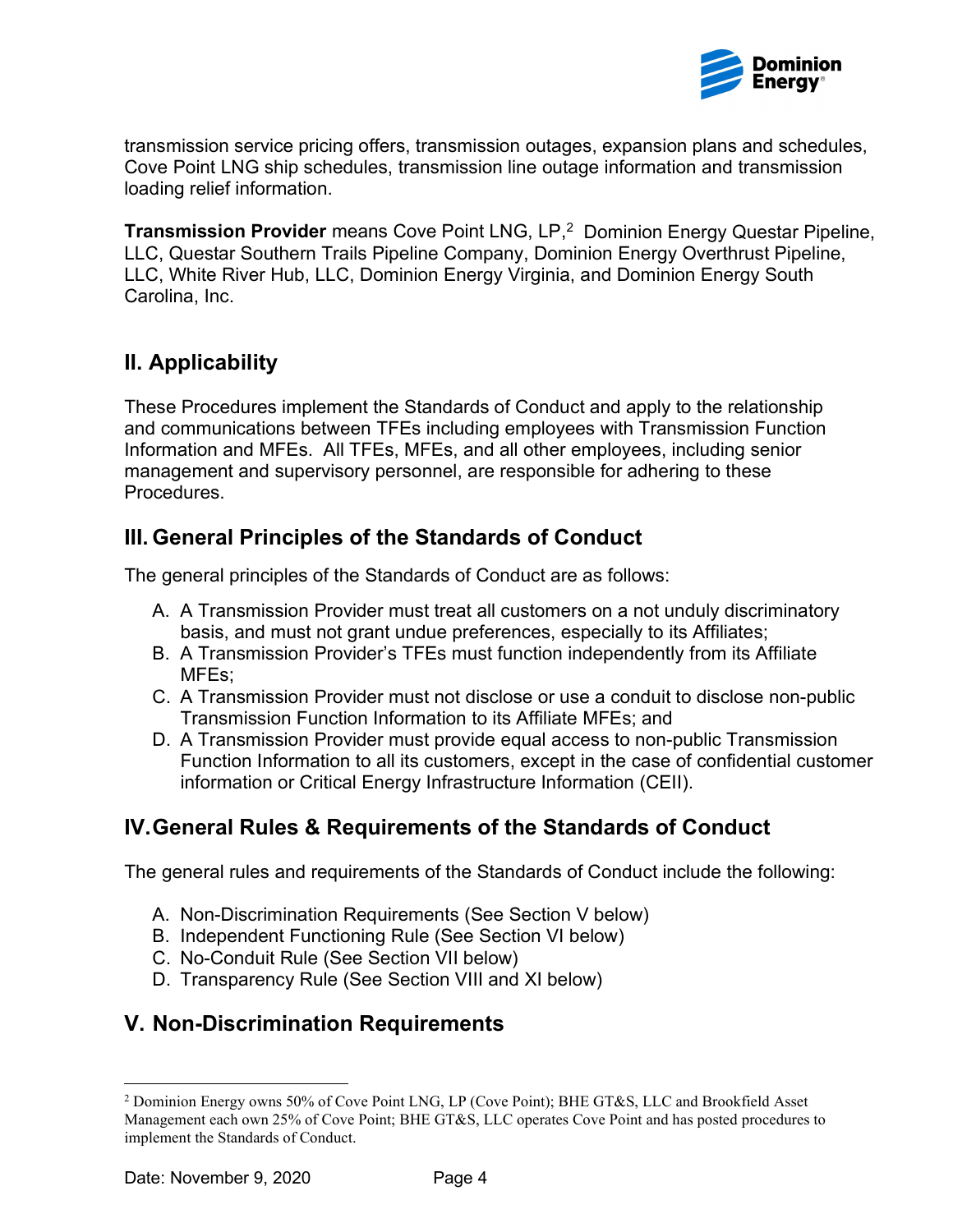

 The Transmission Provider must treat all Transmission Customers, whether affiliated or not, on a not unduly discriminatory basis, and must not operate its Transmission system to give preferential benefits to its Marketing Affiliates. This requirement shall be implemented pursuant to the following standards:

- A. The Transmission Provider will strictly enforce all tariff provisions relating to the sale or purchase of open access transmission service, if these tariff provisions do not permit the use of discretion.
- B. The Transmission Provider will apply all tariff provisions relating to the sale or purchase of open transmission service in a fair and impartial manner that treats all Transmission Customers in a non-discriminatory manner, if the tariff provisions permit the use of discretion.
- C. The Transmission Provider may not, through its tariff or otherwise, give undue preference to any person in matters relating to the sale or purchase of transmission service (included issues of price, curtailment, scheduling, priority, ancillary services or balancing).
	- 1. Tariff Waivers To the extent the Transmission Provider waives a tariff provision in favor of an Affiliate; it must be posted on its Internet Website. The Transmission Provider must also maintain a log of such waivers which must be retained for five years. "Exercises of discretion" that are allowed in the Transmission Provider's tariff, or which have been approved by the Commission, do NOT have to be posted or recorded in the waiver log.
- D. The Transmission Provider will process all similar requests for transmission service in the same manner and within the same period of time.

### VI. Independent Functioning Rule

- A. GENERAL RULE: TFEs must function independently of any MFEs, which means they shall not perform any Marketing Functions or perform any work for any MFE, except as noted below.
- B. GENERAL RULE: MFEs will not conduct Transmission Functions for the Transmission Provider.
- C. <u>Facilities:</u>
	- 1. If TFEs work in the same building as MFEs, the TFE's work space shall be physically separated and restricted to the maximum extent practical from MFEs. Shared facilities that staff both TFEs and MFEs are listed on the Internet Website.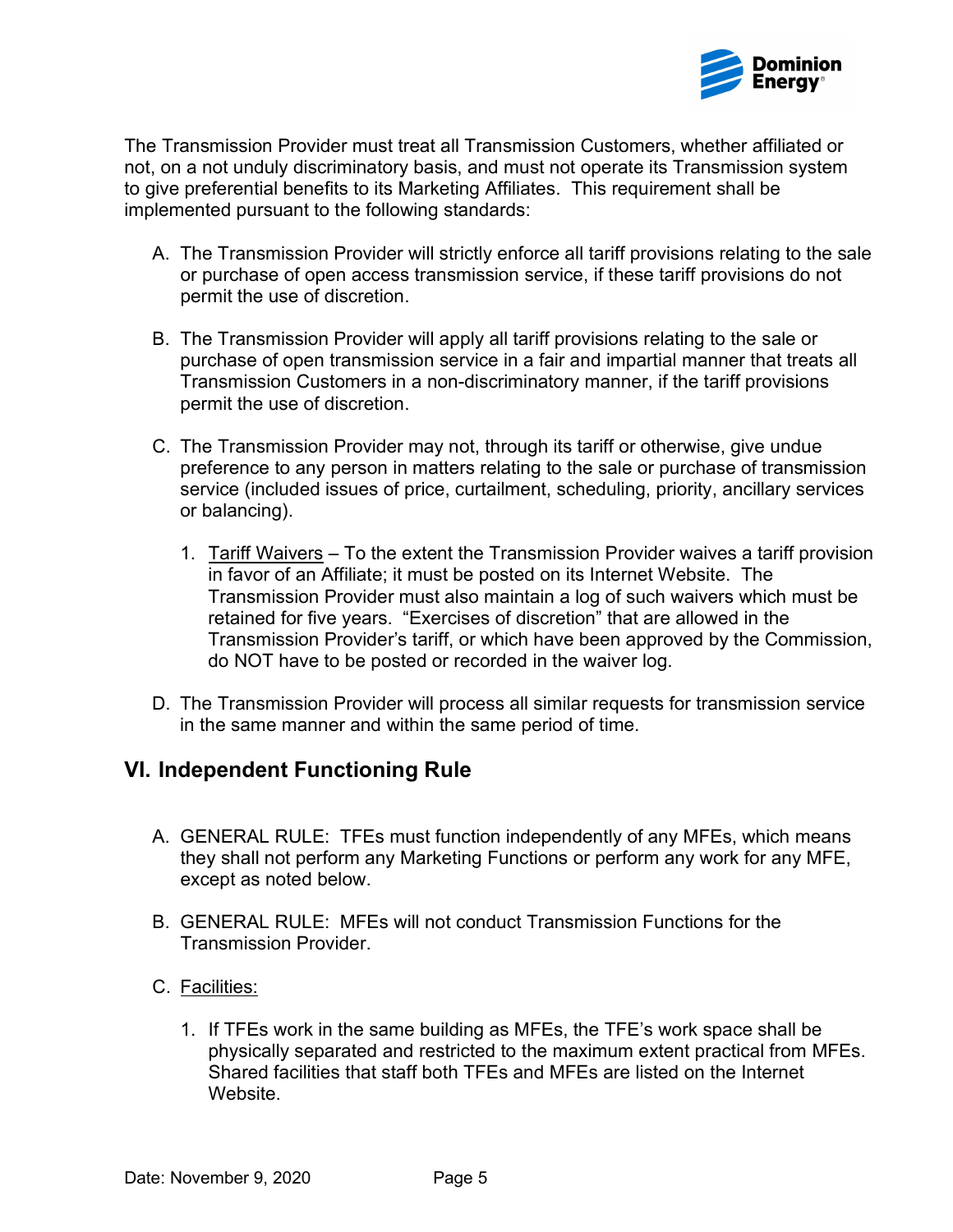

- 2. MFEs will not have access to the Transmission Provider's Gas Control or System Operations Centers, or any similar Transmission Provider facilities used for day-to-day transmission operations or reliability functions that differs in any way from the access available to other Transmission Customers. Access to these facilities will be restricted by cardkey or other appropriate means on a 24- hour basis.
- 3. MFEs will not have access to the Transmission Provider's commercial function and system operations area that differs in any way from the access available to other Transmission Customers. Access to these facilities will be restricted by cardkey or other appropriate means on a 24-hour basis. MFEs may have access to these areas upon appropriate registration/sign-in and will be escorted throughout the visit.

### a. Cardkey Access

- (i) An automated "Employee Transfer/Termination Notification" program will alert Cardkey administrators to revoke applicable facility access from employees that have been transferred or terminated from a TFE position.
- (ii) Dominion Energy's Corporate Security or other appropriate personnel will review cardkey access lists to ensure their accuracy.

### 4. Emergency Exception

 In emergency circumstances affecting system reliability, the Transmission Provider may take whatever steps necessary to keep or restore system operation, including exchanging non-public Transmission Function Information between TFEs and MFEs necessary to maintain or restore operation of the transmission system or generating units, or that may affect the dispatch of generating units.

Record of Communication – Record must be made as soon as practicable. Please refer to Section VII.D.1 for further details.

#### 5. Reliability Standards Exception

 In order to maintain compliance with the Reliability Standards approved by the FERC, the Transmission Provider may exchange certain non-public Transmission Function Information between TFEs and MFEs.

Record of Communication – Contemporaneous record **must** be made of the exchange. Please refer to Section VII.D.1 for further details.

### VII. No Conduit Rule

A. GENERAL RULE: The Transmission Provider is prohibited from using anyone as a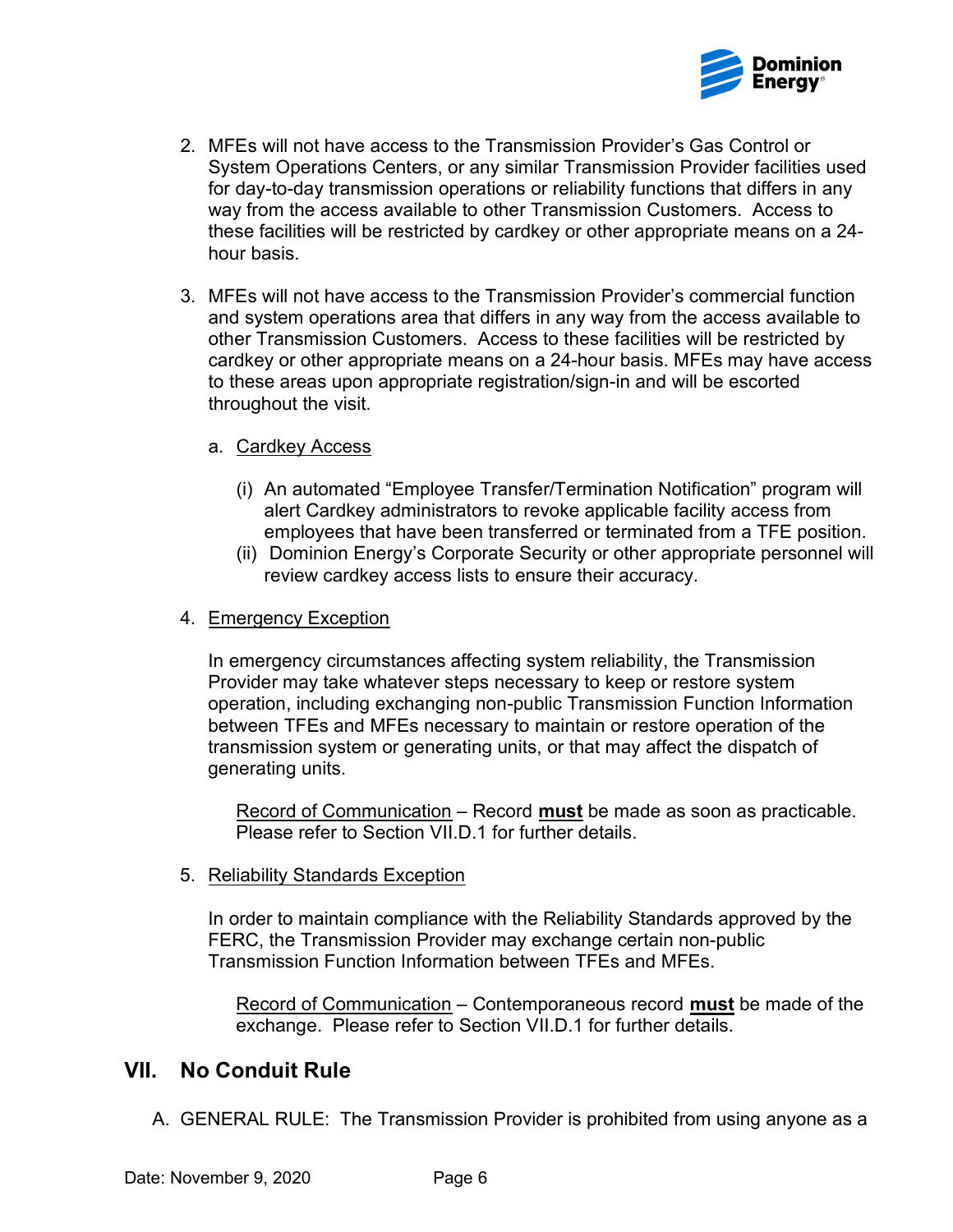

 conduit for the disclosure of non-public Transmission Function Information to its MFEs.

 B. GENERAL RULE: Transmission Provider employees, contractors, consultants or agents AND employees, contractors, consultants, or agents of an Affiliate with MFEs are prohibited from disclosing non-public Transmission Function Information to MFEs.

### VIII. Information Exchanges

- A. Posting of Prohibited Disclosures:
	- 1. Non-Public Transmission Information The Transmission Provider must immediately post non-public Transmission Function Information on the Internet Website if the Transmission Provider inadvertently discloses such information to an MFE.
	- 2. Non-Public Transmission Customer Information and CEII The Transmission Provider must immediately post notice on the Internet Website that the Customer Information or CEII information has been disclosed.
	- 3. Exceptions to Posting:
		- a. Customer Voluntary Consent If a non-affiliated transmission customer consents in writing to allow the Transmission Provider to share its customer information with an MFE, the Transmission Provider may share such information. The Transmission Provider will post notice on the Internet Website (EBB) of the consent along with a statement that it "did not provide any preferences, either operational or rate-related, in exchange for the voluntary consent."
		- b. Specific Requests Relating to Transmission Provider Service The Transmission Provider is not required to disclose on the Internet Website information regarding a Marketing Affiliate's specific request for transmission service (i.e. confirmations, nominations, schedules with upstream producers, interconnecting pipelines), including discussions with the Marketing Affiliate with respect to the Marketing Affiliate's participation in capacity expansion or new development projects. This exception does not apply to outages or other system conditions. The Law Department- Federal Regulation recommends that a record of the meeting or communication be made and retained as best practice. See Section VII.D.1.b. (ii) for further details.
		- c. Emergencies The Transmission Provider may share non-public Transmission Function Information between TFEs and MFEs to maintain or restore operation of the transmission system or generating units. A record of any such meetings or communications under this exception must be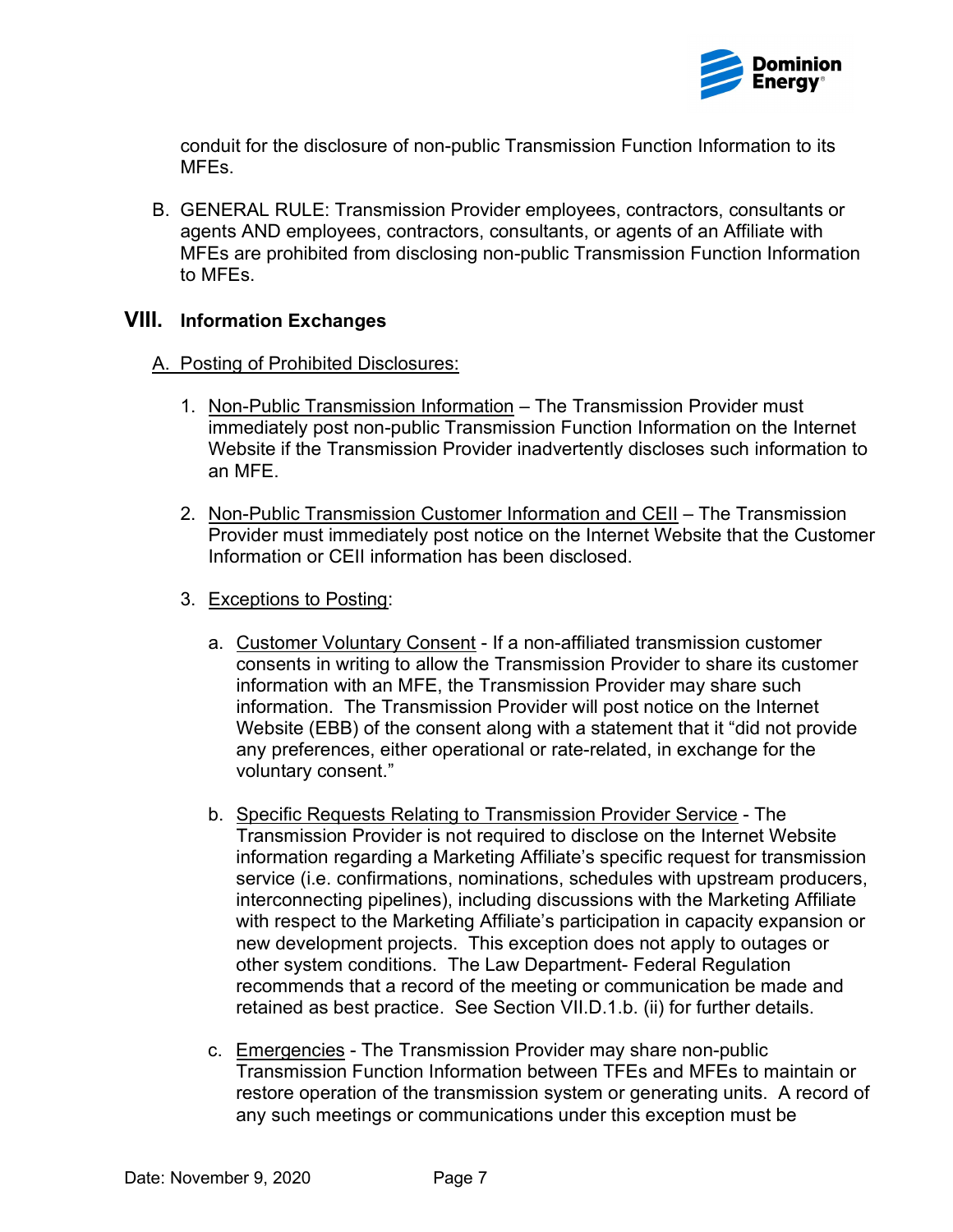

maintained. See Section VII.D.1.b.(i) for further details.

d. Reliability Standards Compliance - The Transmission Provider may share non-public Transmission Function Information between TFEs and MFEs pertaining to compliance with NERC or other Reliability Standards approved by FERC. A record of any such meetings or communications under this exception must be maintained. See Section VII.D.1.b.(i) for further details.

### B. Communications Between TFEs and MFEs:

- 1. GENERAL RULE: Order No. 717 and its regulations permit joint meetings between TFEs and MFEs as long as non-public transmission function information is not shared and the meetings do not relate to transmission or marketing functions. A joint meeting includes, but is not limited to, face-to-face meetings, telephone and conference calls.
	- a. Permitted Meetings or Communications Requiring Recordation between TFEs and MFEs where non-public Transmission Function Information is shared include the following limited situations (record of meeting or communication must be made and retained):
		- (i) the topic of the meeting is in response to an emergency concern that requires information sharing in order to maintain or restore operation of the transmission system or generating units; or
		- (ii) the topic of the meeting is to share non-public transmission information pertaining to compliance with FERC approved Reliability Standards. See Section VII.D.1.b. (i) for further details on required recordation.
	- b. Record of Joint Meetings between TFEs and MFEs
		- (i) Required Recordation For exchanges between TFEs and MFEs that are permissible under Section VII.D.1.a, a contemporaneous record must be made and maintained for a period of five years. The record may consist of hand-written or typed notes, electronic records such as e-mails and text messages, recorded telephone exchanges, and the like; however, the record must be retrievable. In an emergency when a contemporaneous record cannot be made, the record must be made as soon as practicable after the fact.
		- (ii) Recommended Recordation For exchanges between TFEs and MFEs that are permissible and where non-public Transmission Function Information is not disclosed, the Law Department recommends a contemporaneous record be made and maintained for a period of five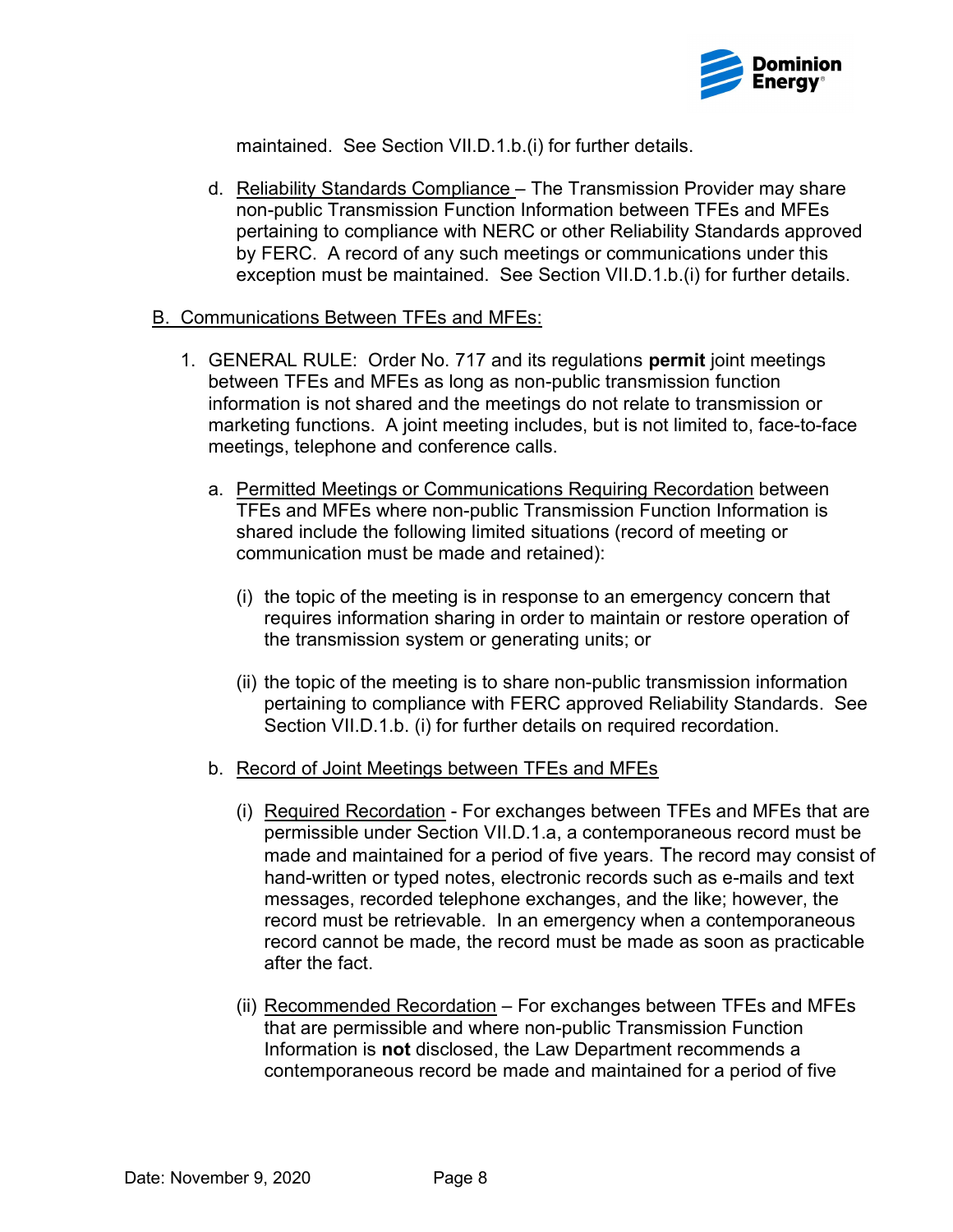

years as best practice. $^3$  The record may consist of hand-written or typed notes, electronic records such as e-mails and text messages, recorded telephone exchanges, and the like.

- (iii) The Law Department recommends that Employees follow the Joint Meeting Procedures and Checklists which are available on the Law Department Intranet Website as best practice for both required and recommended recordation of a meeting or communication between TFEs and MFEs.
- (iv)Employees attending the joint meeting must be reminded to comply with the restrictions on the exchange of Transmission Function Information beyond what is allowed by the rules and regulations of FERC. Further, the joint meeting should only be held if the topic of the meeting is one of the topics permissible as identified in the Joint Meeting Procedures and Checklists. If it is unclear whether the topic is permissible, seek clearance from the Law Department - Federal Regulation.

### C. Information Access "Best Practices:"

- 1. To implement the no-conduit requirement, the following "best practices" procedures should be followed by the Transmission Provider to ensure proper access to non-public transmission information:
	- a. The Transmission Provider should use the Internet Website to publicly disseminate to transmission customers, including its Marketing Affiliates, information required to be posted pursuant to the Standards of Conduct or other Commission regulations. All postings shall comply, if applicable, with the requirements of Part 284 of FERC's regulations.
	- b. Dominion Energy's IT department has erected and maintains appropriate password requirements, firewalls, and other security measures for all Transmission Provider's information systems. The IT department should conduct a periodic review of passwords, firewalls, and other security measures to ensure that the integrity of the information systems is maintained. Such measures include:
		- (i) Transmission Function Information that is accessible via Dominion Energy's Intranet Website shall be protected from access by MFEs. The IT department will ensure that the appropriate MFEs do not have access to Transmission Function Information on Dominion Energy's Intranet

.

 $^3$  The Law Department has prepared Joint Meeting Procedures and Checklists that are recommended for all Dominion Energy Employees to use. The Joint Meeting Procedures and Checklists provide a list of permissible exchanges between TFEs and MFEs. Intranet Website link to <u>Gas Joint Meeting & Checklist</u> and Electric Joint Meeting & Checklist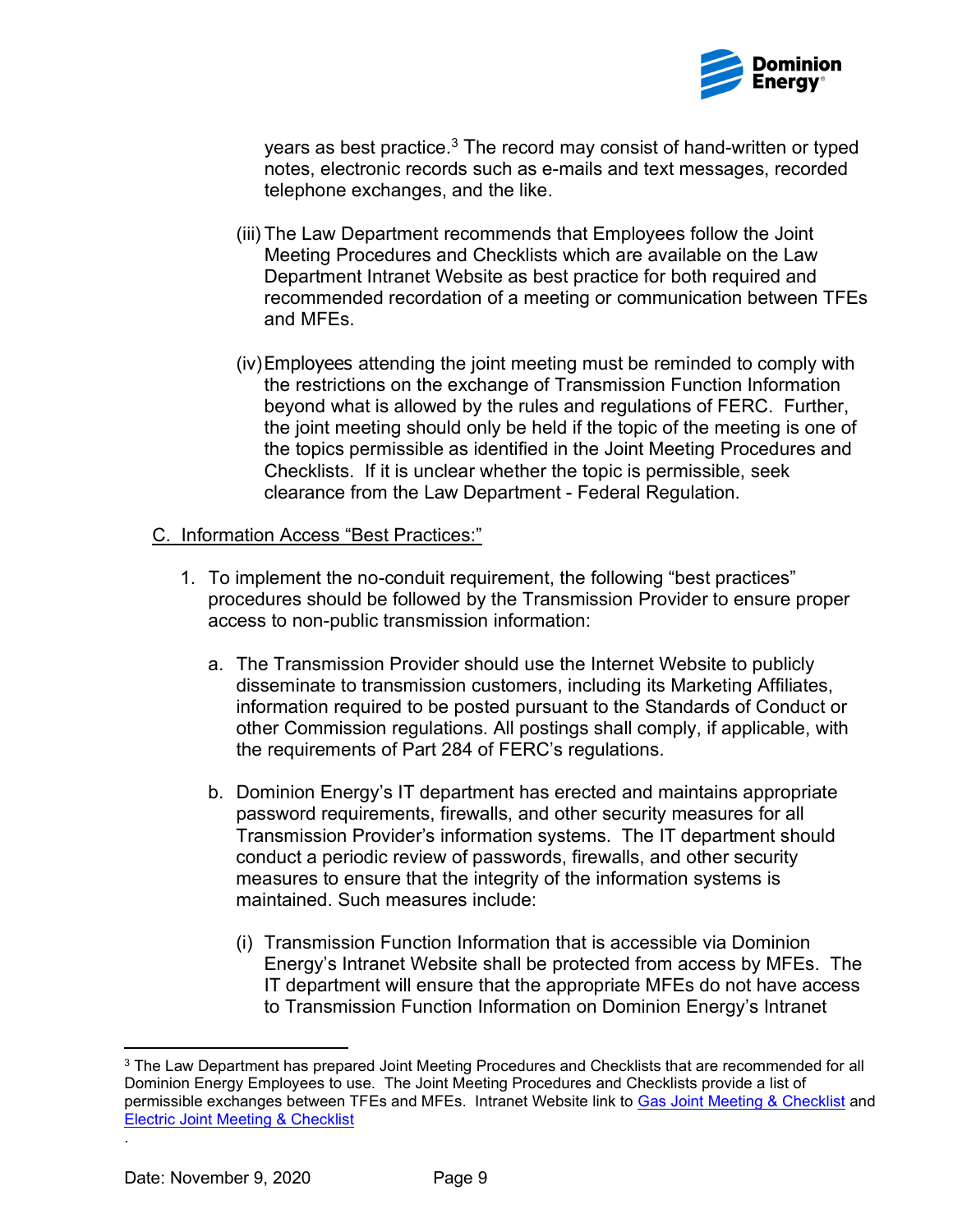

Website.

- (ii) Transmission Function Information accessible via Dominion Energy's computer systems shall be protected from access by MFEs. MFEs are identified with an "M" after their name in the telephone directory and e- mail. TFEs are identified with a "T" after their name in the telephone directory and e-mail.
- (iii) An automated program monitors employee terminations and transfers daily and sends a notification to the CCO (or its designee) or applicable system administrators when a qualifying event occurs. When applicable, the CCO (or its designee) will adjust access to all affected computer systems, physical facilities and employee e-mail addresses to prevent inclusion on prior distribution lists.

# IX. Additional Employee Responsibilities

### A. <u>General:</u>

- 1. All Dominion Energy employees are individually responsible for strict compliance with Standards of Conduct and these Procedures. Dominion Energy does not condone or tolerate violations of the Standards of Conduct. Employees who fail to comply with these Standards of Conducts may be subject to disciplinary actions up to, and including, termination. In addition to the requirements set forth in these Procedures, all employees are asked when appropriate to consider the safeguards described below.
- 2. Prior to sharing Transmission Function Information with any Dominion Energy Employee outside of the Transmission Provider organization, employees should check to see whether the recipient is allowed to receive the Transmission Function Information under Standards of Conduct. If you are unsure about whether the information is Transmission Function Information, or whether the requestor is an MFE, consult the Company Directory, ask your supervisor or contact the Law Department - Federal Regulation.
- 3. Employees should clearly mark all e-mails, documents or other communications that contain Transmission Function Information with the following header or another substantially similar message: "This communication contains FERC Order 717 Transmission Function Information that must be kept confidential. DO NOT copy or forward to any Marketing Function Employee without express clearance from Dominion Energy's Law Department."
- 4. When possible, Employees should protect Transmission Function Information that is sent via an electronic method with passwords or non-copying/non-forwarding features enabled. Employees are encouraged to use the Code of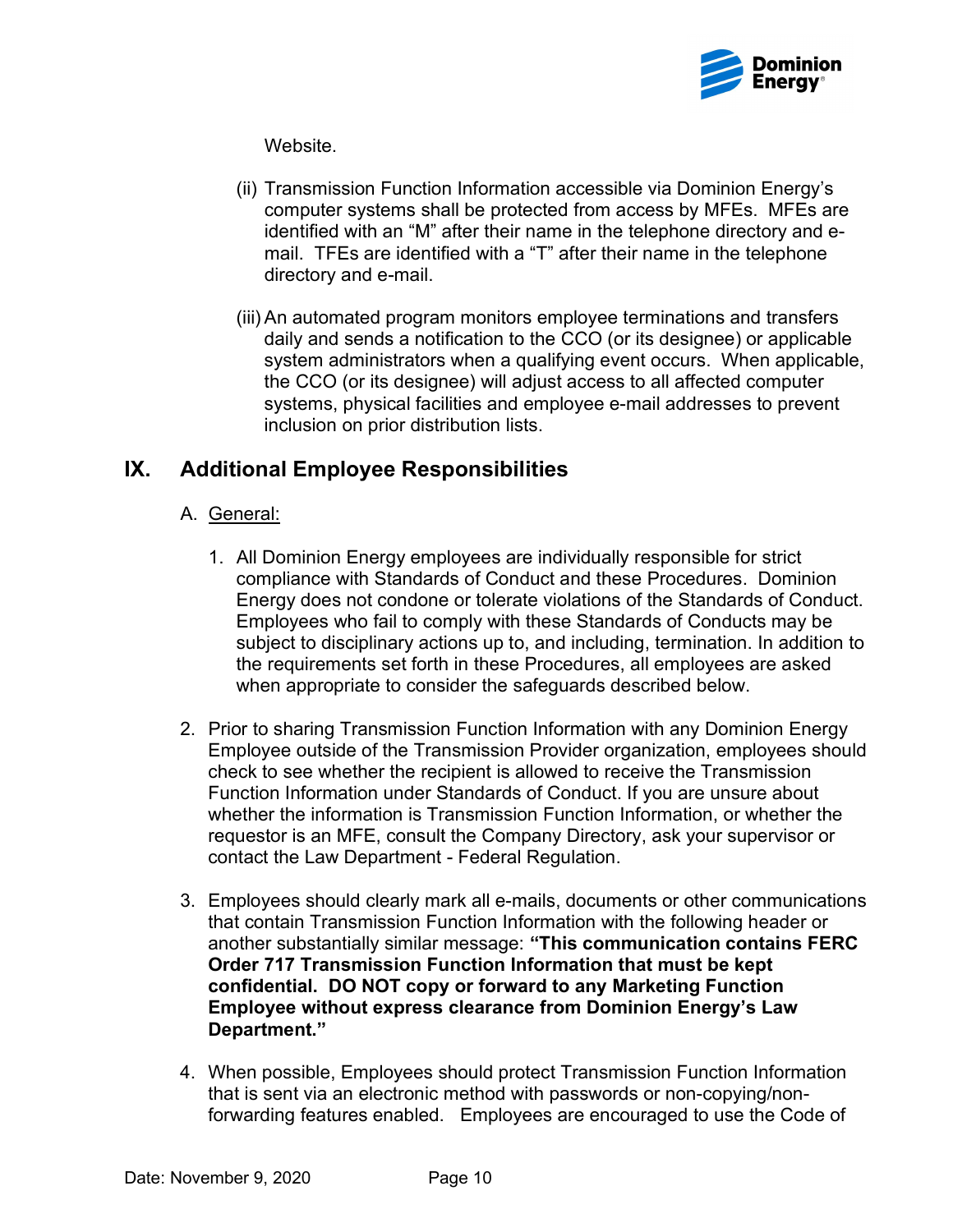

 Conduct Classification Tool within the Company's electronic mail application. This functionality enables users to easily classify messages that contain sensitive content, such as Transmission Function Information. Once the sender marks a message as sensitive and the message is sent, the mail system validates each recipient prior to delivery to prevent any violation. This tool is available to all Dominion Energy Employees. Employees can find more information on this tool on the FERC Policy and Compliance SharePoint site on Dominion Energy's Intranet Website.

- 5. All Employees also must strictly comply with the "No Conduit" rule. The "No Conduit" rule means that although certain employees may have access to Transmission Function Information, they may never be a "conduit" or pass this Transmission Function Information to MFEs. In particular, employees of Marketing Affiliates who are not considered MFEs must be diligent not to pass any Transmission Function Information to MFEs. Also, employees who provide a corporate service function for both the Transmission Provider and Marketing Affiliates should not pass Transmission Function Information to any MFE.
- 6. In summary, Employees should abide by the following requirements:
	- $\triangleright$  Know the extent of access you have to Transmission Function Information.
	- $\triangleright$  Never act as a "conduit" by providing this information to an MFE.
	- $\triangleright$  If you are uncertain about whether the information is Transmission Function Information, or whether the requestor is an MFE, consult the Company Directory, ask your supervisor, or the Law Department - Federal Regulation.
	- $\triangleright$  Make sure Transmission Function Information received from the Transmission Provider is clearly marked as such to prevent inadvertent sharing of information.
	- $\triangleright$  Err on the side of caution by playing it safe and sharing Transmission Function Information only with employees who are clearly TFEs.
- **B.** Marketing Function Employees:
	- 1. MFEs must be aware of the information restrictions and the Independent Functioning Rules that apply between TFEs and MFEs. Generally, MFEs may not have access to Transmission Function Information unless it is obtained via a public source (e.g., the Internet Website). Also, MFEs must operate separately from the TFEs.
	- 2. In practice, MFEs should abide by the following requirements:
		- Do not gain or attempt to gain access to Transmission facilities, including computer systems, or Transmission Function Information by any means. If you have access to Transmission facilities or Transmission Function Information or if you feel you have received access inappropriately, do not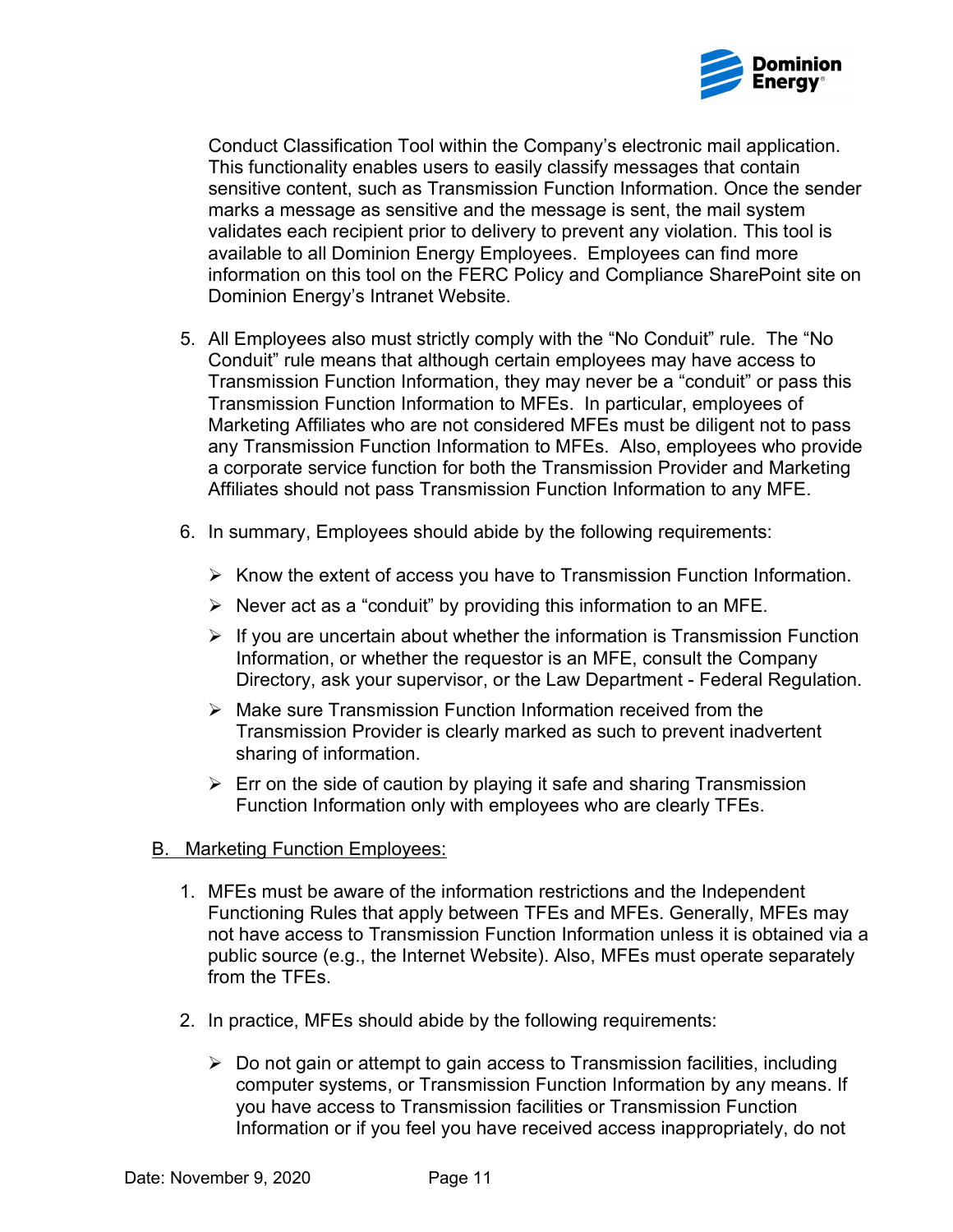

 review the information and report the incident immediately to your supervisor, or the Law Department - Federal Regulation.

 $\triangleright$  If Transmission Function Information is obtained inadvertently or otherwise in violation of the Standards of Conduct or these Procedures, do not use the information in any capacity and report the incident immediately to your supervisor, or the Law Department - Federal Regulation.

# X. Chief Compliance Officer (CCO) Responsibilities.

- A. Duties of the CCO (or its designee) include:
	- 1. Identify and maintain a list of employees that must receive Standards of Conduct training. Ensure that all affected employees receive the necessary training on an annual basis.
	- 2. Provide guidance on the FERC Standards of Conduct to all affected employees.
	- 3. Monitor employee transfers between various Dominion Energy companies and departments. Ensure that appropriate actions are taken for employees that transfer into or out of the Transmission Provider organization and change from TFEs to MFEs, and vice versa. Actions include necessary postings on Internet Website and restrictions to facilities, including any computer systems.
	- 4. Ensure proper documentation of Standards of Conduct issues and matters. Ensure that documentation is retained for requisite statutory period.
	- 5. Monitor and update informational postings to ensure that data is current and correct, consistent with the procedures described in Section 0 below.

### XI. Informational Posting Procedures

A. Information to be Posted:

 The following information shall be maintained on the Internet Website by the CCO (or its designee). The CCO will update this information within seven business days of any change and will post the date the information was updated.

- 1. Names and addresses of Marketing Affiliates. This information will be derived and kept current through communications with the Dominion Energy Corporate Secretary's Department.
- 2. Complete list of employee-staffed facilities that are shared by both TFEs and MFEs.
- 3. The job titles and job descriptions of all TFEs.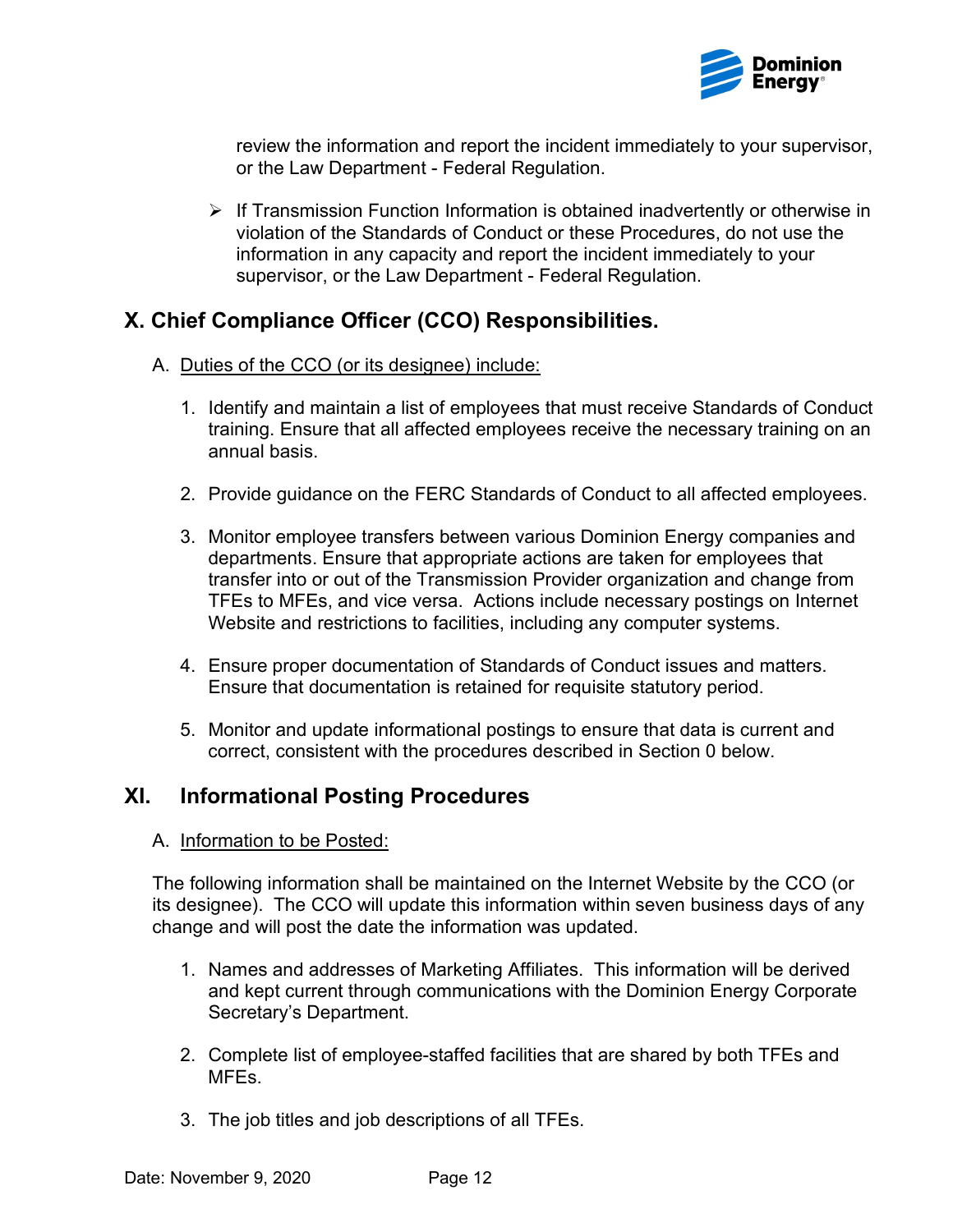

- 4. Name and address of potential merger partners to the Transmission Providers that may employ or retain MFEs, within seven days after the potential merger is announced. For purposes of the Standards of Conduct, once a potential merger is announced the Standards of Conduct will apply as if the entity were already acquired or merged.
- 5. Information on employee transfers. The name of a TFE that transfers to a position as an MFE, or any transfer of an MFE to a position as a TFE. The information must be posted on the Internet Website for 90 days, and include the name of the transferring employee, the respective title held in the Transmission Function and Marketing Affiliate, and the effective date of the transfer. This information will be derived and kept current by Human Resources' information provided via automated reports.
- 6. Information Disclosure. The Transmission Providers must immediately post any non-public Transmission Function Information, non-public Transmission Customer Information or CEII that was disclosed to MFEs. See Section VII.C above.
- 7. Waivers. Notice of each waiver of a tariff provision that a Transmission Provider grants in favor of an Affiliate, unless such waiver has been approved by the FERC. See Section V.C.1 above.
- 8. Name of Chief Compliance Officer. Name and contact information of Dominion Energy's FERC Standards of Conduct CCO.
- 9. Notice of Customer Voluntary Consent. Notice of customer voluntary consent to allow the Transmission Provider to disclose customer information to MFEs. See Section VII.C.3.a above.
- 10.These Procedures. These Procedures will be kept current by the Law Department in conjunction with the CCO and the Transmission Providers.

### XII. Training Procedures.

- A. Written Procedures:
	- 1. The following employees will receive an Intranet Website link to provide assistance and guidance on compliance. The link will include documents related to Standards and Codes of Conduct, helpful tools/guides and frequently asked questions. It will also include these Procedures:
		- $\triangleright$  Transmission Function Employees.
		- Marketing Function Employees.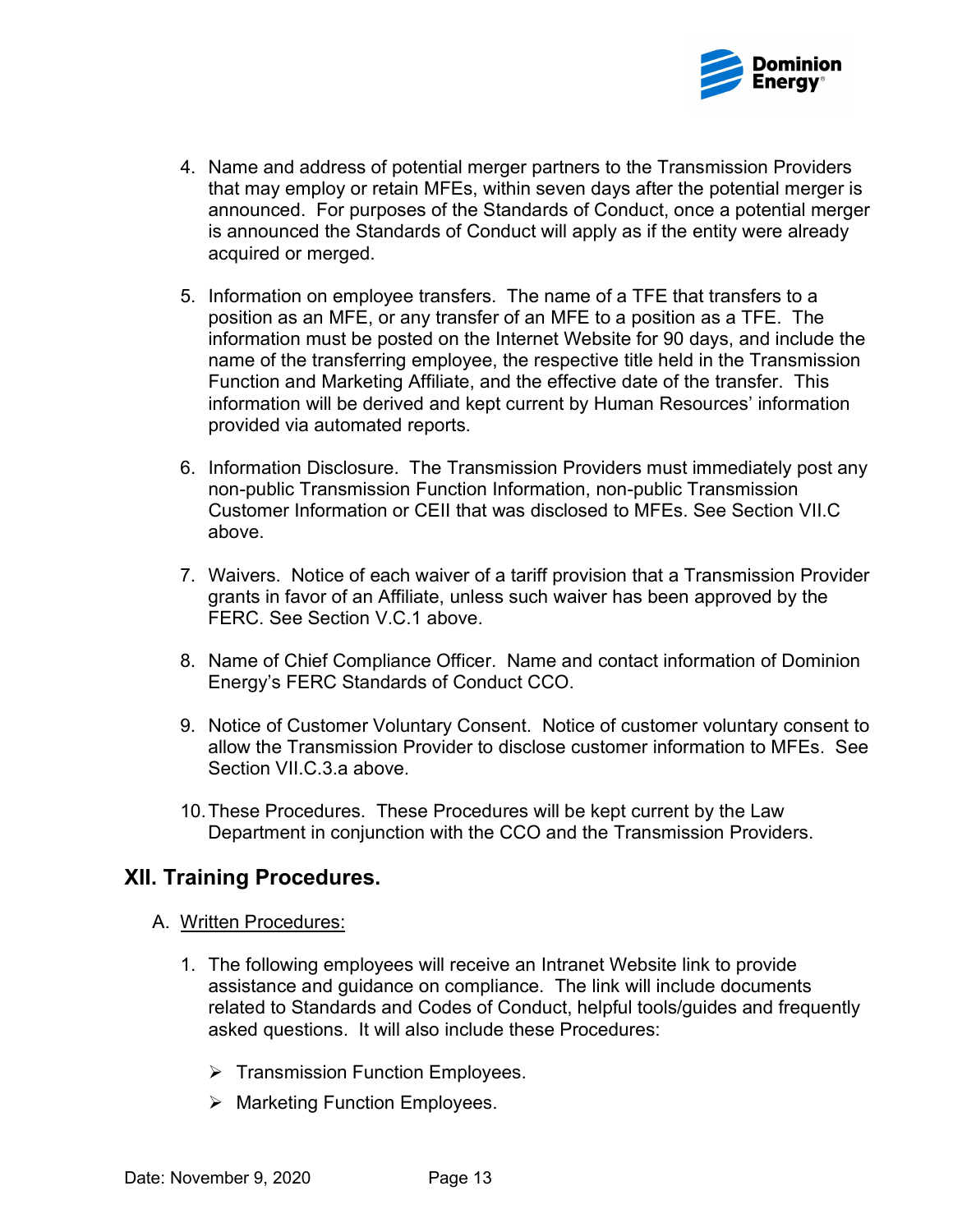

- Officers, Directors, Supervisory and other employees of the Transmission Providers who are likely to become to privy to Transmission Function Information
- Officers, Directors, Supervisory and other employees of Affiliates of Dominion Energy (include Services Company Employees) to the extent they are likely to become privy to Transmission Function Information.
- 2. All Employees of Dominion Energy have access to these Procedures through the Internet Website or the searchable Intranet Website.

### B. Training:

- 1. The following employees will be trained regarding FERC Standards of Conduct annually. These employees are required to certify (by signature or electronic certification) that they have participated in training:
	- $\triangleright$  Transmission Function Employees;
	- Marketing Function Employees;
	- Officers, Directors, Supervisory and other employees, contractors, or agents of the Transmission Providers who are likely to become to privy to Transmission Function Information; and
	- Officers, Directors, Supervisory and other employees, contractors, or agents of Affiliates of Dominion Energy (include Services Company Employees) to the extent they are likely to become privy to Transmission Function Information.
- 2. New Employees

 New TFEs, MFEs, officers, directors, supervisory employees, and any other employees, contractors, or agents likely to become privy to Transmission Function Information will be trained as soon as possible upon commencing employment, but no later than thirty (30) days after commencement. These employees are required to certify (by signature or electronic certification) that they have completed the training.

### XIII. Other

- FERC has the ability to impose fines of over \$1 million per day per violation. A. Fines/Penalties:
- B. Dominion Energy's Commitment to Compliance: Dominion Energy does not condone and will not tolerate violations of the Standards of Conduct. Employees that violate the Standards will be subject to disciplinary action, up to and including termination.